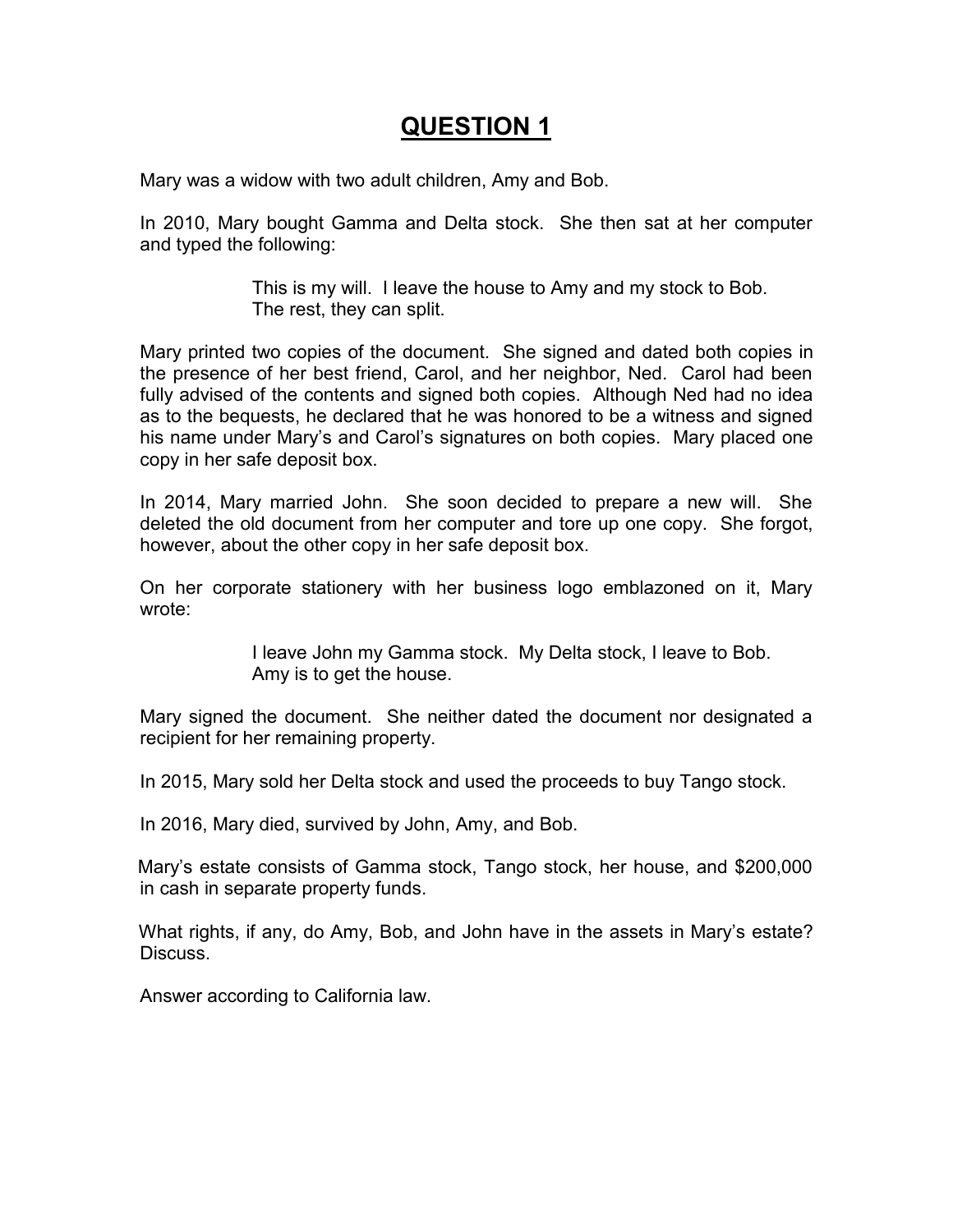**1) Please type the answer to Question 1 below.** 

**A** 

**When finished with this question, click to advance to the next question.**  *(Essay)* 

# *Validity of 2010 Will*

In order for a written will to be presumed valid, the will must clearly demonstrate the intent to bequest specific assets to specific parties upon death, the decedent must have had the legally-required mental capacity at the time of signing, and two uninterested witnesses over the age of 18 must be present for the will's execution.

Wills may be attested or holographic.

## *Intent*

In executing the will, the decedent must have had the intent to bequest specific assets to specific parties upon death.

Since M plainly stated "[t]his is my will," it is unlikely that her intention as to the document's purpose will be contested.

## *Identity* & *Date*

A valid will must be unambiguous as to the identity of the executor and the date it was executed.

Outside of M's signature, the will does not seem to identify M by any means other than first-person pronouns, leaving it to readers to infer from the bequests, beneficiaries, and witnesses who the executor of the will was.

# *Specific Bequests*

The will must bequest specific assets to specific parties.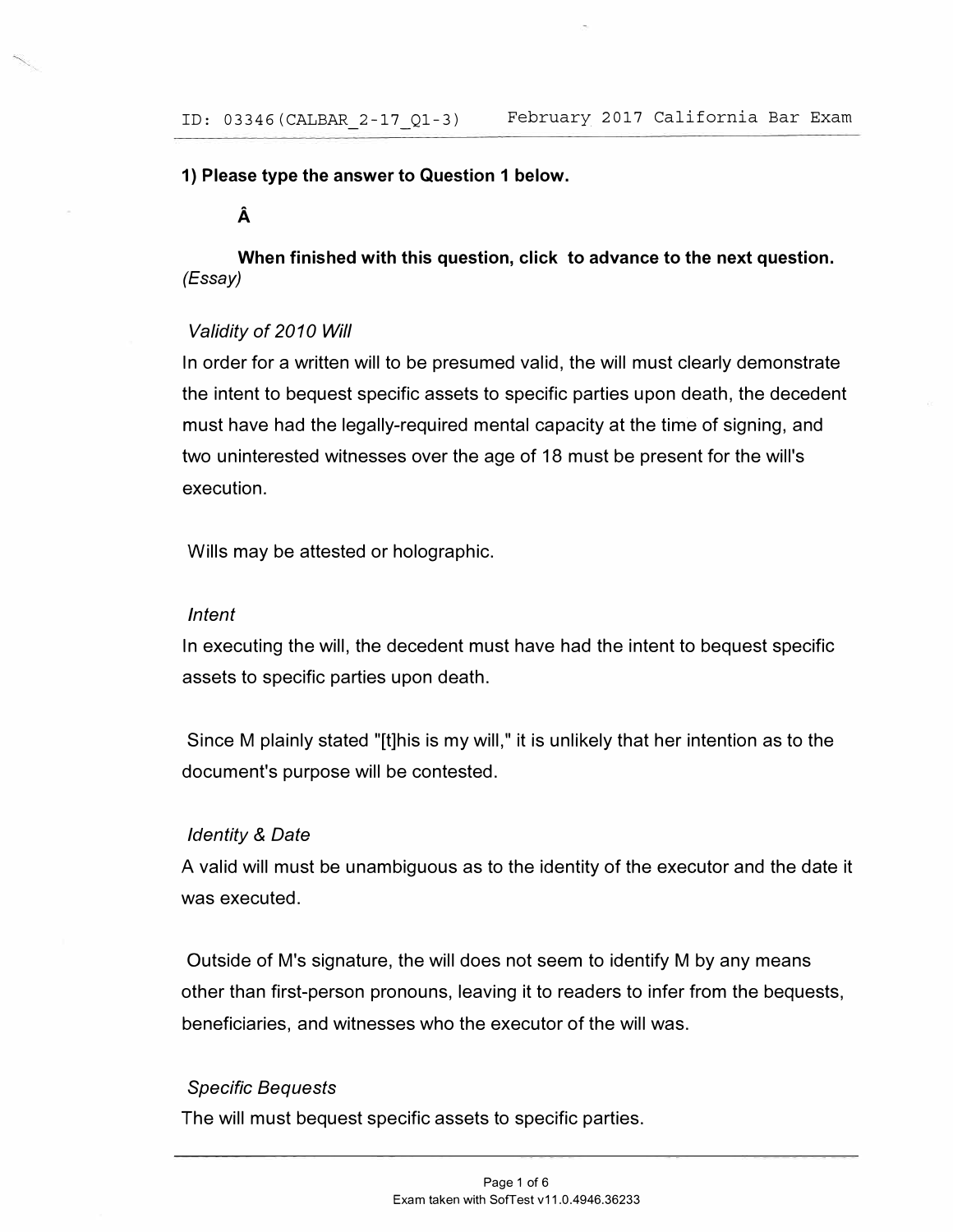The will only refers to "the house," rather than referring to a specific plot of land, address, or any other identifying information. If M only owned the one house at the time the will was executed, that may be sufficient to infer M's intent. But as to "the rest, they can split," this will make it difficult for A & B to claim and divide the undesignated assets, particularly considering the changes in those interests and assets between the 2010 will and M's death.

## *Capacity*

For a will to be valid, the decedent must have had the legally-required mental capacity at the time of signing.

There is no evidence that M was not of a right state of mind at the time she executed the 2010 will, nor is there any evidence that she was coerced or otherwise unduly influenced to bequest the home to M. It is unlikely that her capacity could succesfully be put at issue.

#### *Witnesses*

Two uninterested witnesses over the age of 18 must have been present for the will's execution and signed the will accordingly. In California, there is no such requirement that the witnesses be uninterested.

In any event, neither C nor N were named beneficiaries of the will, so that will not be at issue. Nor do the facts indicate either individual was under the age of 18 at the time. While C seemed to perform her duty with diligence, N "had no idea as to the bequests," but signed the will copies anyways. A contesting party could successfully argue that N's lack of actual knowledge as to what he was signing disqualifies him as a witness, and that there were insufficient witnesses for a valid will as such.

## *Recission of 2010 Will*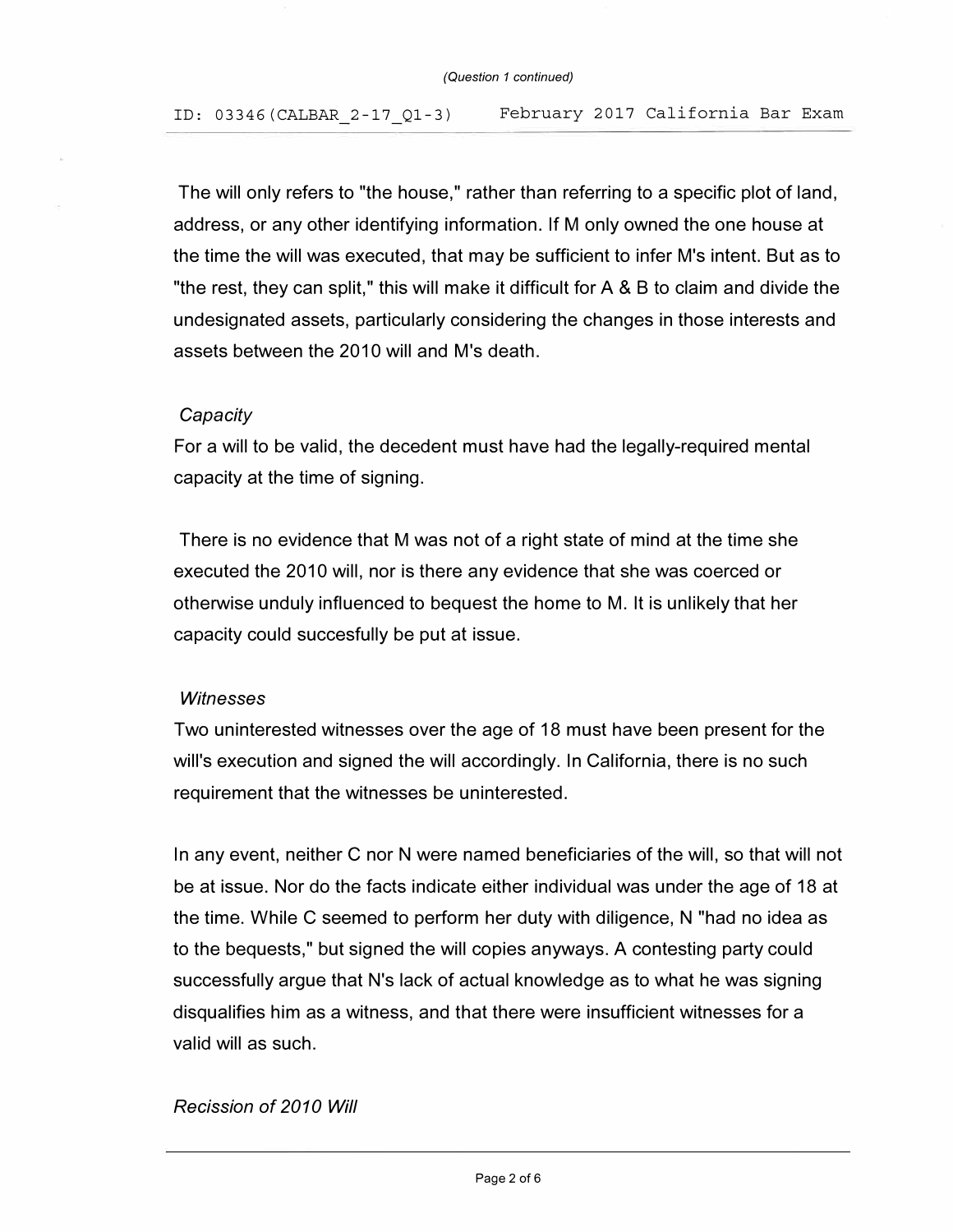#### ID: 03346(CALBAR\_2-17\_Ql-3) February 2017 California Bar Exam

A party may rescind a previously executed will at any time. One of the ways a party can successfully rescind a will is to destroy all copies of it.

When M deleted the will from her computer and tore up a physical copy, she attempted to rescind the 2010 will. Because she neglected to destroy the copy in her safe deposit box, A can argue that the recission was incomplete, and that therefore her half interest in M's remaining estate is still enforceable.

# *Codicil*

# *Community I Separate Property*

Under CA law, a marriage results in the formation of a community. Income and title to assets obtained by the married parties is presumed to belong to the community, and assets each party owned separately prior to the marriage are presumed to be separate property. The property interests in those assets may undergo transmutations based on circumstances during and after the marriage.

Mary was a widow at the time she executed the 2010 will, and there is no evidence she did not have a complete property interest in her estate at the time. Accordingly, the house and stocks predating her 2014 marriage will benefit from a presumption of being separate property.

Still, J could argue that the house became part of the community by his presumed cohabitation. If he succeeds in arguing such a transmutation, M 's bequest of the entire house to A would not be possible.

If J was never given a property interest or responsibility over M's stocks during her life, and M maintained her stocks separately from the marriage, the stocks purchased in 2010 should be presumed separate property.

#### *Tracing*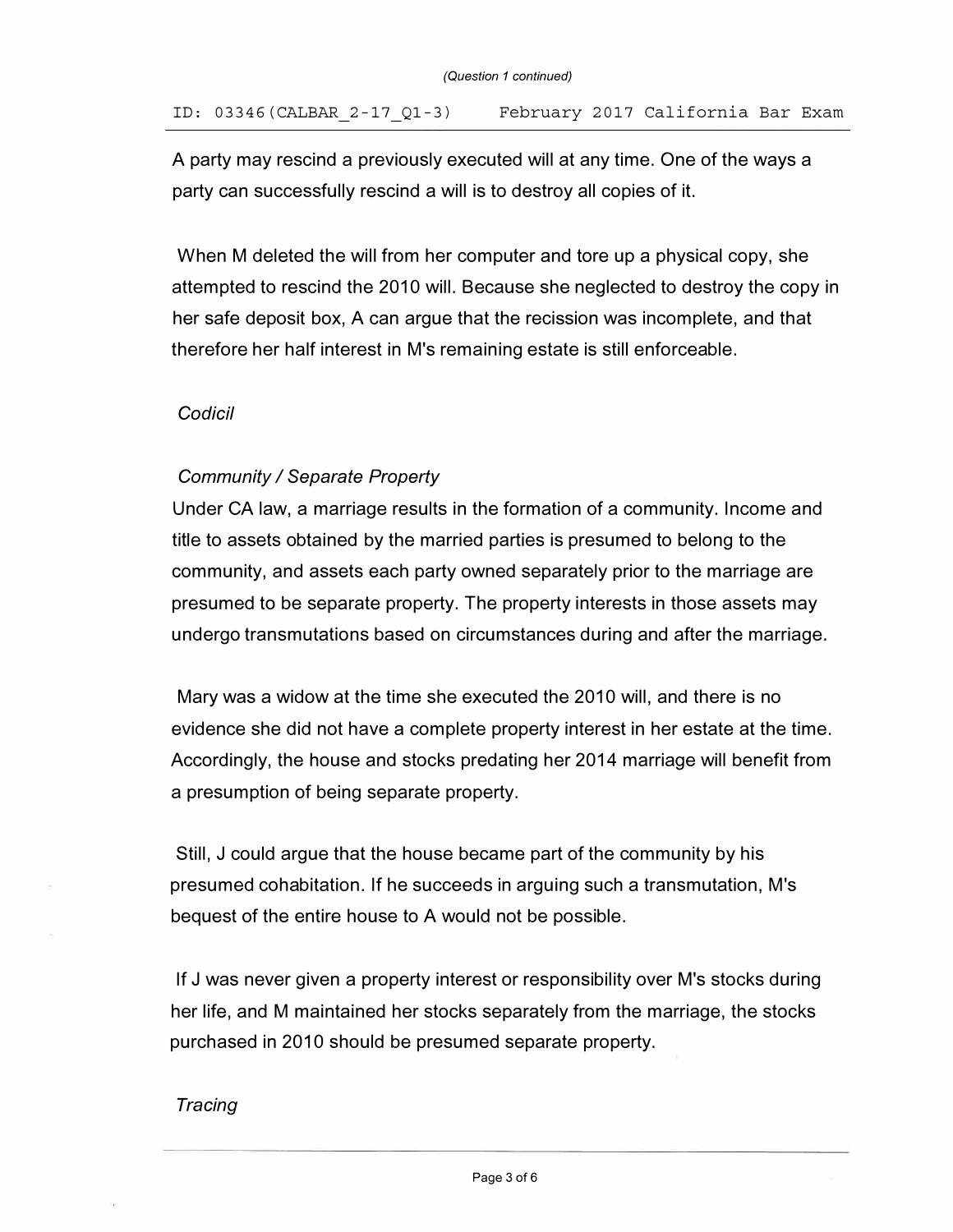When assets are purchased using funds from the community, they are subject to tracing to determine part ownership based upon the married parties' proportional contribution to the community.

In 2015, M sold her separate D stock and used those proceeds to purchase T stock. It would appear that none of her stocks are traceable to the community, and that J would not be able to prove any stocks were community property.

## *Invalidity of 2014 Will*

In order for a written will to be presumed valid, the will must clearly demonstrate the intent to bequest specific assets to specific parties upon death, the decedent must have had the legally-required mental capacity at the time of signing, and two uninterested witnesses over the age of 18 must be present for the will's execution.

Wills may be attested or holographic.

A new will is one way of rescinding a previously executed will.

But seeing as the 2014 will met even fewer of the criteria than the 2010 will, it will likely be found invalid, and only useable as evidence for claimants to show M's intent.

#### *Intent*

In executing the will, the decedent must have had the intent to bequest specific assets to specific parties upon death.

This time around, M did not say that the document was a will. She uses similar language to describe a similar division of assets to her family, but that may be insufficient to demonstrate the clear intent needed to execute a valid will. Moreover, her use of corporate stationary creates further ambiguity as to her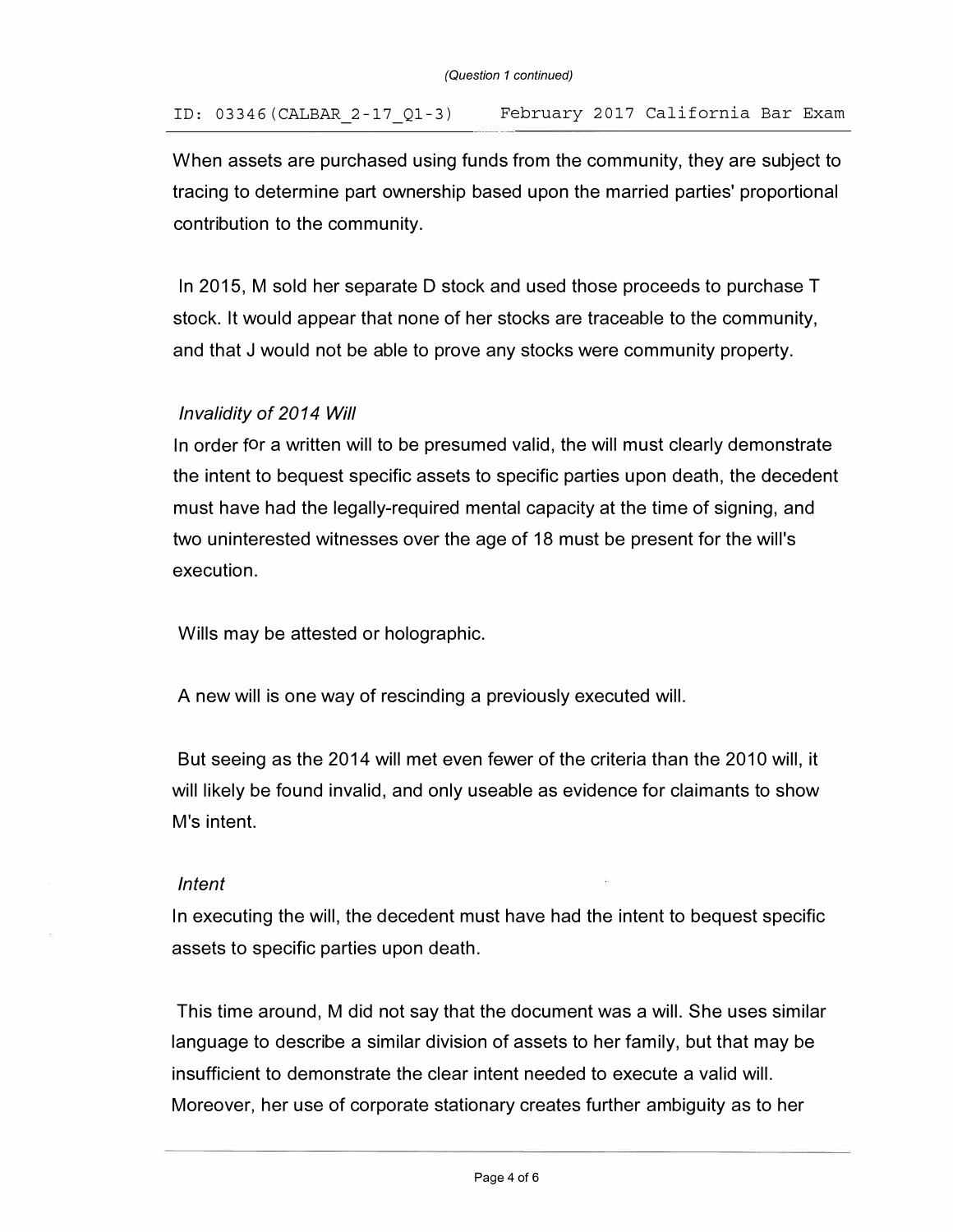intent.

## *Identity* & *Date*

A valid will must be unambiguous as to the identity of the executor and the date it was executed.

Outside of M's signature and the use of first-person pronouns, this 2014 will is identified by M's "business logo," although the facts do not seem to indicate she has any such business upon her death. If the will is identified by an unincorporated company at an address other than M's primary residence, the identity may be too ambiguous or incorrectly provided for the will to be valid.

In any event, M did not date the will.

## *Specific Bequests*

The will must bequest specific assets to specific parties.

The will bequests her G stock to J, her D stock to B, and "the house" to A.

The identification of the stocks are specific than in her 2010 will, but again, this will is not valid. In 2010 M executed a more valid will bequesting all her stocks to B, which will likely take precedent over the invalid 2014 will's bequest of G stock to J.

The 2014 will does not bequest "the rest" of M's assets. Again, the 2010 will is more likely to be controlling and J will have to present more evidence that M indeed meant to leave him the G stock and the remainder of her estate.

## *Capacity*

For a will to be valid, the decedent must have had the legally-required mental capacity at the time of signing.